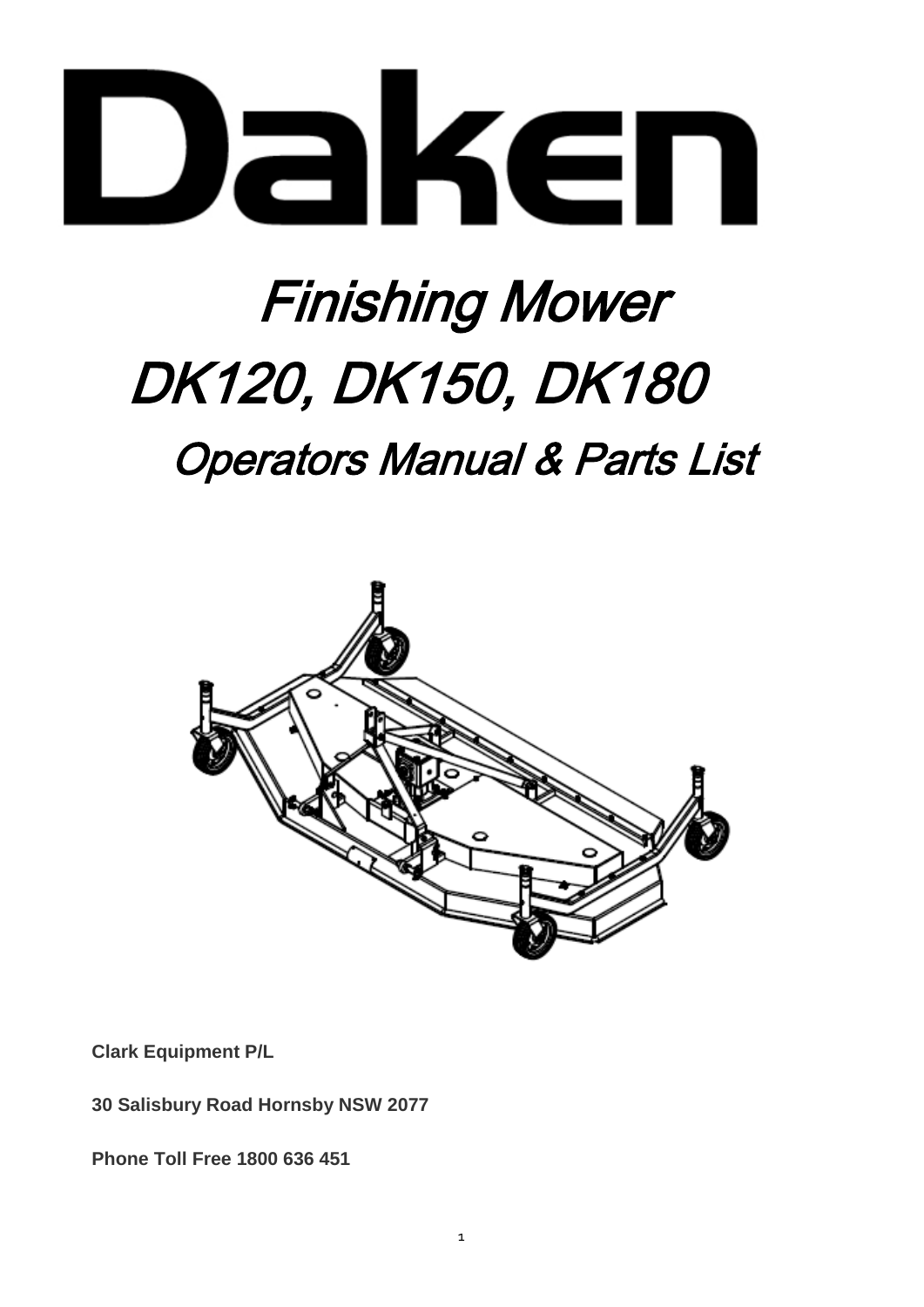# *1. Introduction*

Your Daken Finishing Mower has been designed to do a range of work to your satisfaction. This list of instructions covers the basic requirements for safety and maintenance and will ensure good service if carried out as directed.

Please read the whole of this Operators Manual and familiarize yourself and/or any other operators that may be required to operate this machine before attempting to:-

- (a) Fit the machine to the tractor,
- (b) Carry out any adjustments,
- (c) Operate the machine.

**OPERATOR ORIENTATION** - The directions left, right, front and rear, as mentioned throughout this manual, are determined when sitting in the tractor driver's seat and facing in the direction of travel.

# *Additional Information and Potential Changes*

FHM reserves the right to discontinue, change, and improve its products at any time without notice or obligation to the purchaser. The descriptions and specifications contained in this manual were in effect at printing. Equipment described within this manual may be optional. Some illustrations may not be applicable to your machine.

If you want order spare part, please provide the model type, the serial number, the part code, and the date of manufacture.

# *2. Safety First Conventions used in this manual*

# **WARNING**

This indicates a hazardous situation, which, if not avoided, could result in death or serious injury.

# **CAUTION**

This indicates a hazardous situation, which, if not avoided, could result in minor or moderate injury.

## **NOTICE**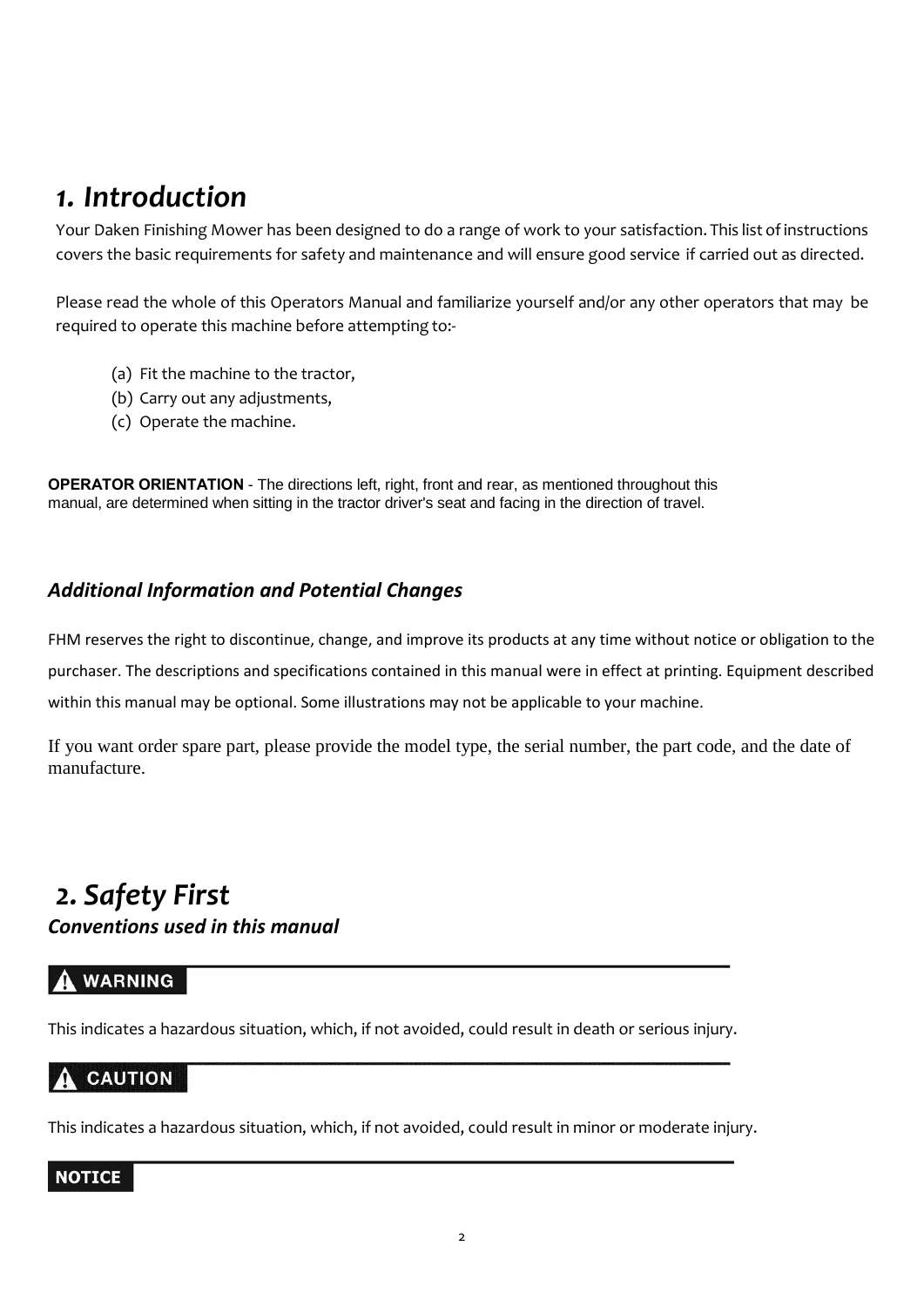This information is important in the proper use of your machine. Failure to follow this instruction could result in damage to your machine or property.

THINK Safety! WORK Safely! Please read the following safety information carefully and follow the advice given to avoid any potential dangers to yourself and others or damage to the machine. Special safety features are incorporated in the design of the Finishing Mower for your protection. However, it can still be highly dangerous to the careless operator.

YOU are responsible for the SAFE operation and maintenance of your Finishing Mower. YOU must ensure that you and anyone else, who is going to operate, maintain or work around the Finishing Mower be familiar with the operating, maintenance and safety procedures contained in this manual.

**DON'T** let familiarity trap you into danger.

**DON'T** allow riders on the Finishing Mower.

**SPECTATORS** (particularly children) must be kept well away while operating as sticks and stones can fly further than you think.

**NEVER** start or operate your Finishing Mower unless sitting on tractorseat.

**ALWAYS** place all controls in neutral, lower machine, stop PTO and turn off engine before dismountingtractor.

**ALWAYS** keep hands, feet, hair and clothing away from movingparts.

**DON'T** attempt any adjustment whatsoever while the machine is operating or spinning.

**DON'T** attempt to clear any obstruction around the machine while the machine is operating or spinning to a stop.

**DON'T** attempt to clear any obstruction from underneath the machine while the machine is operating or spinning to a stop.

**DON'T** operate your Finishing Mower whilst it is in the raised position.

**ALWAYS** know what you are cutting. Never operate in an area that has hidden obstacles. Remove all sticks, stones, wire or other objects that might be hooked or snagged, causing injury or damage from the working area before starting.

**MAKE REGULAR INSPECTION** of cutter assembly for fracture and be sure that all blades and guards are properly attached. Replace if any irregularity or excessive wearshows.

**NEVER** exceed the limits of your Finishing Mower. If it's ability to do a job, or to do so safely is in question – **DON'T TRY IT**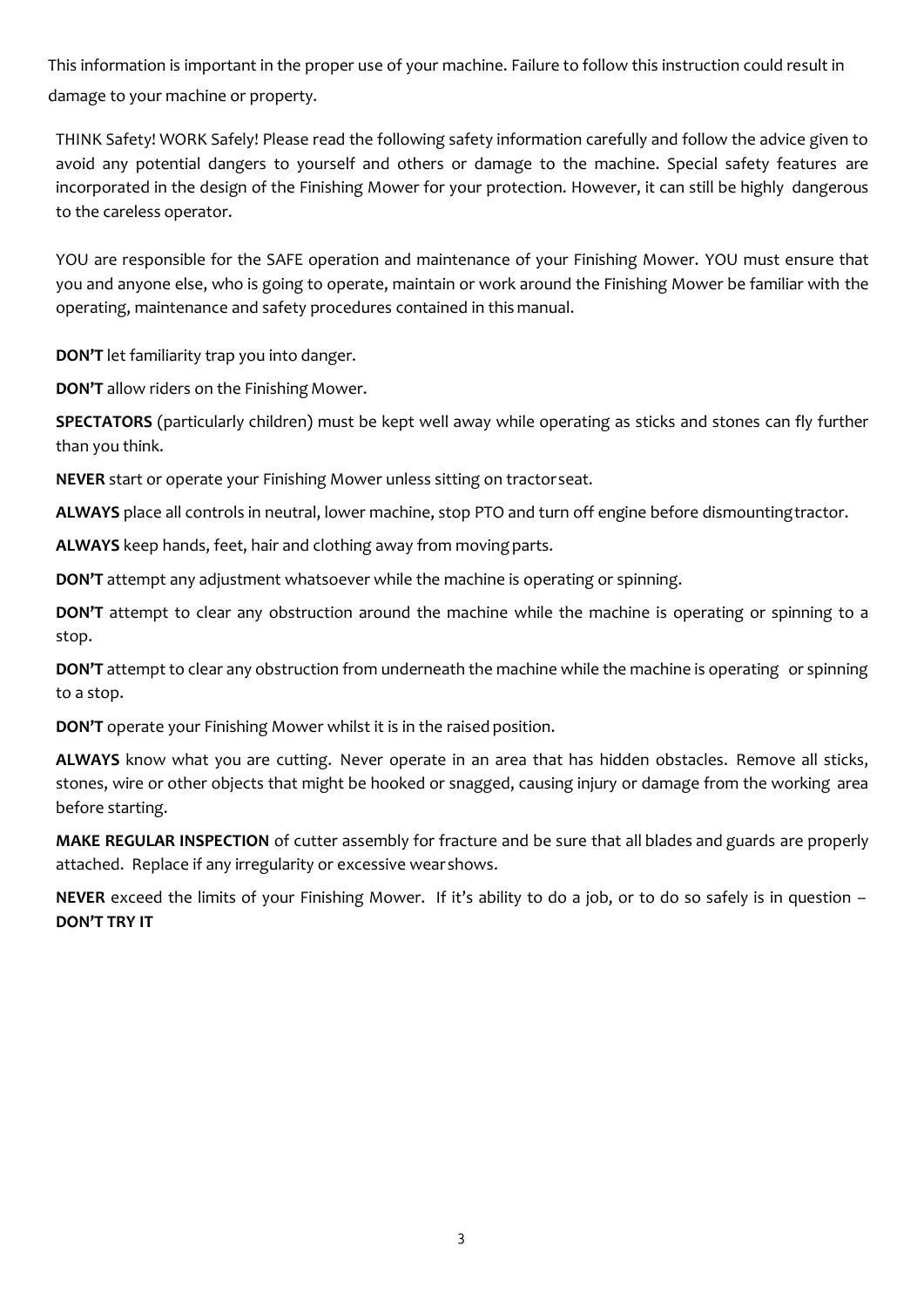# *3. Specifications*

Your Daken Finishing Mower is designed to cut a variety of grasses and other ground covers. You take the responsibility if the machine is used for any other purpose.

The Finishing Mower consists of three rotating shafts with five three steel blades attached to them. The blades cut the grass while travelling over the working area. Rotational power to the shaft is provided by the tractor PTO through the gearbox in the center of themachine.

The Finishing Mower attaches to the 3 point hitch on the tractor.

# *4.Operation*

# *Checking before Operating*

Before operating the machine, the following areas should be checkedoff:

- 1 Before starting up the machine, check and lubricate all external grease points and ensure that all lubricated parts inside the machine have been oiled.
- 2 Use only an agricultural tractor of horsepower within limits of the machine specified.
- 3 Check that the machine is properly attached to the tractor. Be sure retainers are used on the mounting pins.
- 4 Check the oil level in the gearbox. Add as required.
- 5 Check that the tractor PTO shaft turns freely and that the machine drive shaft safety cover can telescope easily.
- 6 Check the blades. Be sure they are not damaged or broken. Repair or replace as required.
- 7 Check and tighten the blade bolts.
- 8 Check for entangled material in all rotating parts. Remove this material.
- 9 Install and secure all guards, doors and covers before starting.
- 10 The chain on the protective parts of the universal joint shall be guaranteed in good condition, in case, automatic rotation occurs.

# *Attaching / Unhooking*

The Finishing Mower should always be located on a level, dry area that is free of debris and other foreign objects.

#### **CAUTION: Before attaching the mower to the tractor, the tractor and mower should be turned off.**

- 1. Remove protective cover from tractor's PTO shaft, lower link and suspension mechanics of tractor. It may be necessary to add weight to the 3 point hitch to lower the lift arms.
- 2. Reverse tractor at low speed towards the Finishing Mower and raise the lower links to properlevel.
- 3. Connect tractor's lower links with Finishing Mower's left and right lower suspension pins. Connect the tractor's upper link with Finishing Mower's upper suspension bracket and insertpin.
- 4. Attach the machine drive shaft to the tractor's PTO shaft, slide the universal joint over the shaft and push on the universal joint until the lock pin clicks into position. Pull on the universal joint to be sure it is locked in position.
- 5. Check the length of the PTO drive shaft, there must be at least two thirds engagement to operate correctly.
- 6. If the drive shaft is too long it may need to be shortened.
- 7. Make sure the machine drive shaft telescopes easily and the shield rotates freely.
- 8. Use the 3 pint hitch to raise the machine from the ground before moving the machine.
- 4 9. Reverse the above procedure when unhooking the machine from the tractor.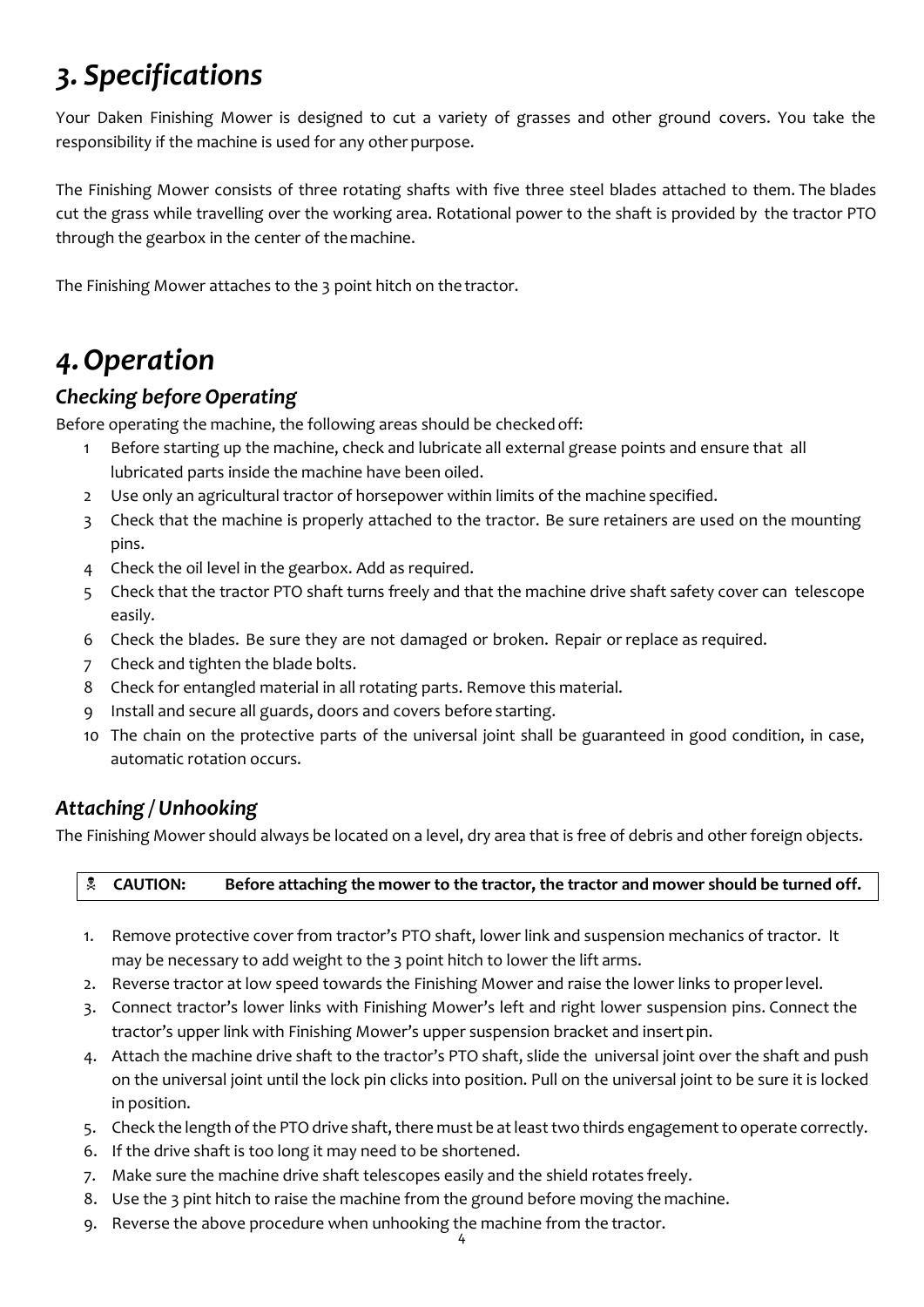# *Machine Running-in*

.

Although there are no operational restrictions on the Finishing Mower, when used for the first time, it is recommended that the following mechanical checks bemade:

#### *A. After operating for ½ hour or after completing 2 acres:*

- 1. Check and tighten all nuts, bolts and other fasteners.
- 2. Check that the blades are in good condition and swing freely.
- 3. Check the oil level in the gearbox. Add as required.
- 4. Check that the machine drive shaft shield turns freely.
- 5. Lubricate all grease points.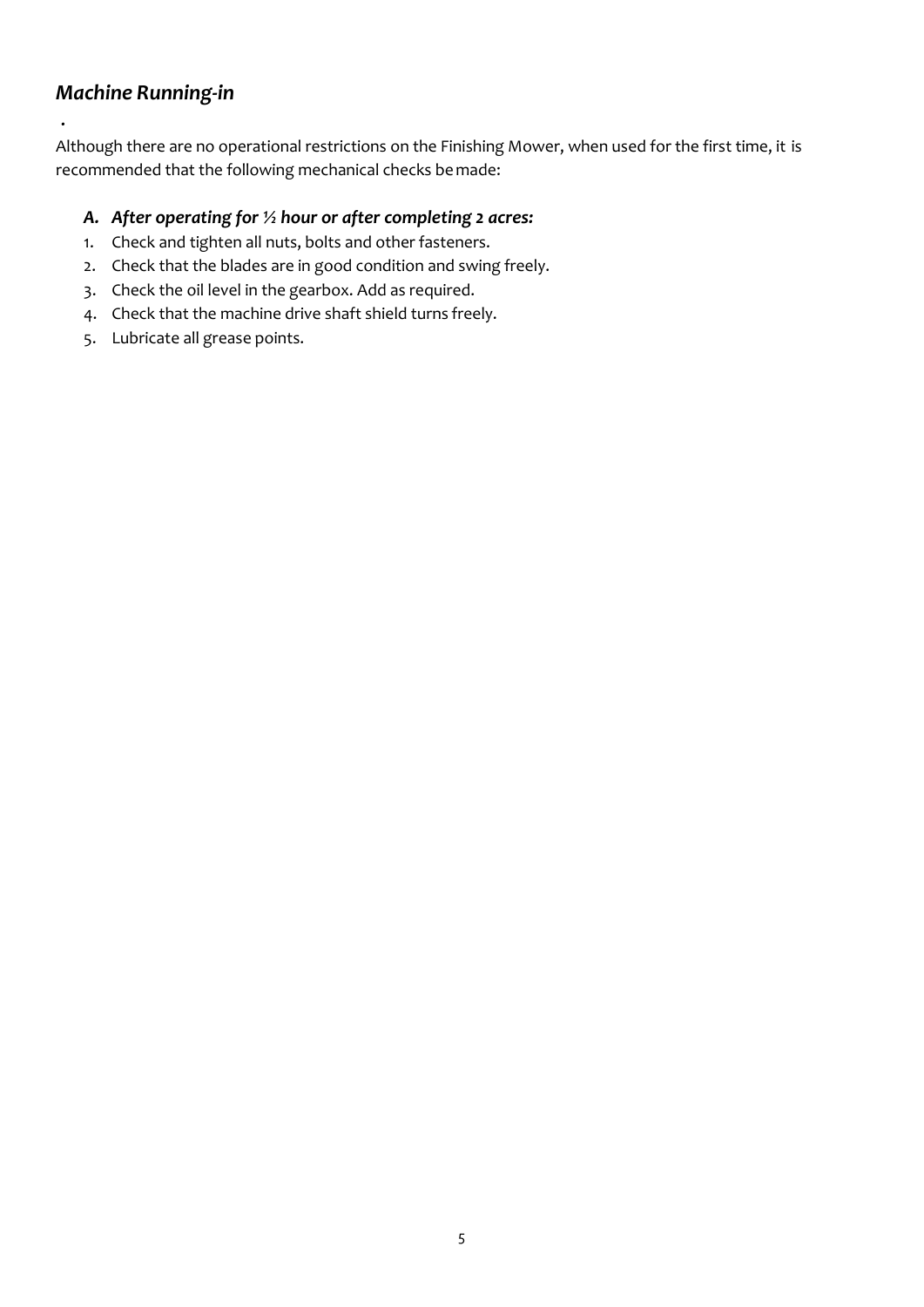### *After operating for 5 hours and 10 hours:*

- 6. Repeat items 1 to 5 of Section A.
- 7. Press grease in each nipple three to five times.
- 8. Clean the machine, remove all grass and mud.

# *Field Operation*

- 1. Place the 3 point linkage into its 'float' operating mode to allow the machine and the hitch to move up and down.
- 2. Pull the machine into the field and align with the working area.
- 3. Adjusting the height: There are 4 sets of adjusting spacers on the wheel fork, which make the cutting height range from 25mm to 100mm. Add or reduce adjusting spacer to get a desired cuttingheight.
- 4. Starting the Finishing mower:
	- a. Run the tractor engine at low idle.
	- b. Slowly engage the PTO control to start the mower.
	- c. Slowly bring the engine to the rated PTO speed. Never exceed rated speed.
	- d. Lower the mower to the ground and proceed with mowing.
- 5. Stopping the Finishing mower:
	- a. Slowly decrease engine speed to low idle.
	- b. Disengage PTO clutch slowly.
	- c. Place all controls in neutral, lower machine, stop engine and turn off ignition before dismounting.
- 6. Ground speed:

Travel speed can vary between 5 and 13 kph depending on the grass and terrain conditions. It is the responsibility of the operator to note the condition of the job being done and set the speed to obtain a quality cutting job and maintain control of the mower. Decrease speed if you are producing a ragged cut, leaving patches uncut or it is bouncing.

## *Routine Service and Maintenance*

The Daken Finishing Mower is designed to cut grass on a finished surface. It is a simple and reliable system that requires minimal maintenance. However, to prolong the life of your Finishing Mower, it is important and recommended to carry out regular service and maintenance. The period recommended is based on normal operating conditions. Severe or unusual conditions may require more frequent maintenance.

### **NOTE: All maintenance, repairing, cleaning and lubricating must be conducted when the tractor and mower are stopped and turned off.**

#### *A. Fluids and Lubricants*

- 1. Grease: Use multi-purpose lithium based grease.
- 2. Gearbox Oil: Use N46 drive or 80w gear oil or equivalent for all operating conditions. Gearbox Capacity: 0.85 litre.

#### **IMPORTANT: Check the oil level only when the Mower is cold and on level ground.**

#### *B. Greasing*

- 1. Use a hand-held grease gun for all greasing.
- 2. Wipe grease nipples with a clean cloth before greasing to avoid injecting dirt and grit.
- 3. Replace and repair broken grease nipples immediately.
- 4. If grease nipples will not take grease, remove and clean thoroughly. Also clean lubricant passageway. Replace grease nipple if necessary.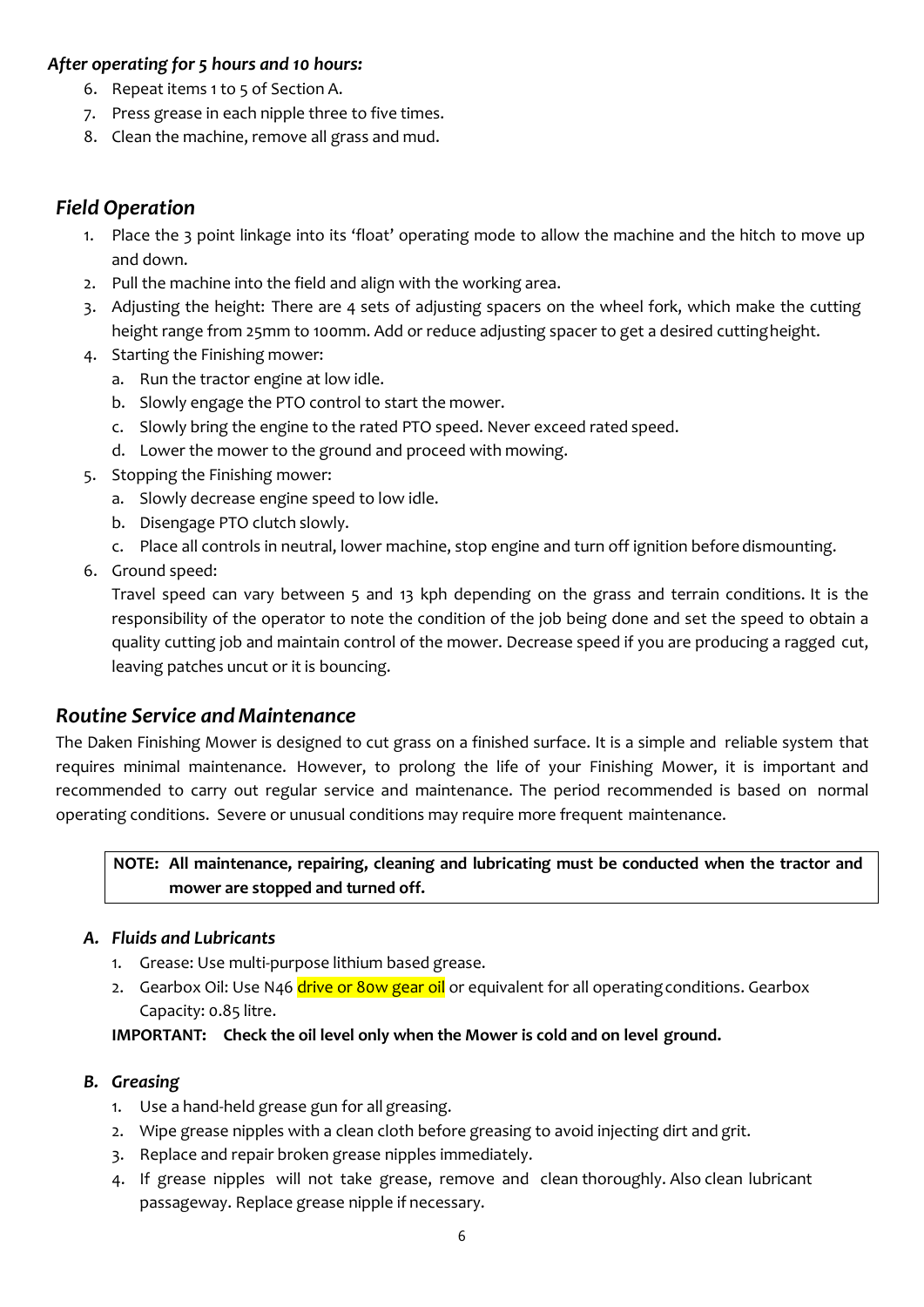## *C. Maintenance*

### **Daily Maintenance:**

- Check and tighten all nuts, bolts and connectionparts.
- Check the oil in the gearbox. Fill it up to dedicated line ifnecessary.
- Press grease in each nipple three to five times.
- Clean the mower; remove all grass, mud and debris.

## **Seasonal Maintenance:**

- Check the machine as for Daily Maintenance.
- Check the oil in the Gearbox; replace if it is bad.
- Check the bearings and oil seals of blade spindles to make sure mud and water have not been  $\bullet$ entering. Disassemble, clean and replace them if necessary. Press grease intothem.
- $\bullet$ Check the distance between bearings and gears. Adjust if necessary.

## **Annual Maintenance:**

- Clean mud, grass and debris from the machine thoroughly.  $\bullet$
- Let the oil in the Gearbox drain out thoroughly. Check and clean it. Fill with new Gearbox oil up to  $\bullet$ the dedicated oil level.
- Check all clearance between bearings and gears if you have replaced them. Please run it without  $\bullet$ load for 3-5 minutes.
- Check and clean blade axles. Replace oil seals if required and press grease intothem.  $\bullet$
- Check all blades, replace them if they are worn or damaged.
- Repair the side skirts if necessary. Replace damaged or broken protectivedevices.  $\bullet$
- Remove the drive shaft from the mower. Check and replace any components that are damaged or worn. Reattach the drive shaft to the mower – it should telescope easily, and the guard should turn freely on the shaft. Grease if necessary.

#### **Drive belt Tension adjustment.**

• With the tractor switched off, and the park brake engaged, remover the two covers. Loosen the 4 gear box mounting bolts, adjust the rear nut to side the gearbox mount forward or back as required.

# *5. Trouble Shooting*

In this section we have listed many of the problems, causes and solutions to the problems that you may encounter.

| Problem                      | Cause                     | Solution                                                                                                                                                                      |  |  |
|------------------------------|---------------------------|-------------------------------------------------------------------------------------------------------------------------------------------------------------------------------|--|--|
| Finishing Mower doesn't turn | Tractor clutch slips      | Tighten or replace slip clutch                                                                                                                                                |  |  |
|                              | PTO shaft slips           | Repair tractor PTO clutch                                                                                                                                                     |  |  |
| <b>Wheel Failure</b>         | <b>Traveling too Fast</b> | Slowdown                                                                                                                                                                      |  |  |
| Poor cutting job             | Travelling too fast       | Slow down                                                                                                                                                                     |  |  |
|                              | <b>Blades dull</b>        | Sharpen blades                                                                                                                                                                |  |  |
| Grooves in grass             | Bent blades               | Straighten or replace blades                                                                                                                                                  |  |  |
| <b>Scalping</b>              | Mower too low             | Raise the mower                                                                                                                                                               |  |  |
| <b>Grass being left</b>      | Travelling too fast       | Slow down                                                                                                                                                                     |  |  |
|                              | Top link too short        | Extend top link                                                                                                                                                               |  |  |
| Noisy gearbox                | Poor gear mesh            | Remove input shaft and gear.<br>Replace worn parts.<br>Reassemble and use shims to give a gear backlash of 0.006-<br>0.018 inches measured at 2 13/16" from shaft centreline. |  |  |
| <b>Clutch slips</b>          | Overload                  | Slow down                                                                                                                                                                     |  |  |
|                              | Clutch loose              | Tighten springs on clutch plates                                                                                                                                              |  |  |
|                              | Clutch worn out           | Replace clutch components or assembly as required.                                                                                                                            |  |  |
| <b>Vibration</b>             | Out of balance            | Check for bent, damaged or broken blades. Repair or replace<br>as required.                                                                                                   |  |  |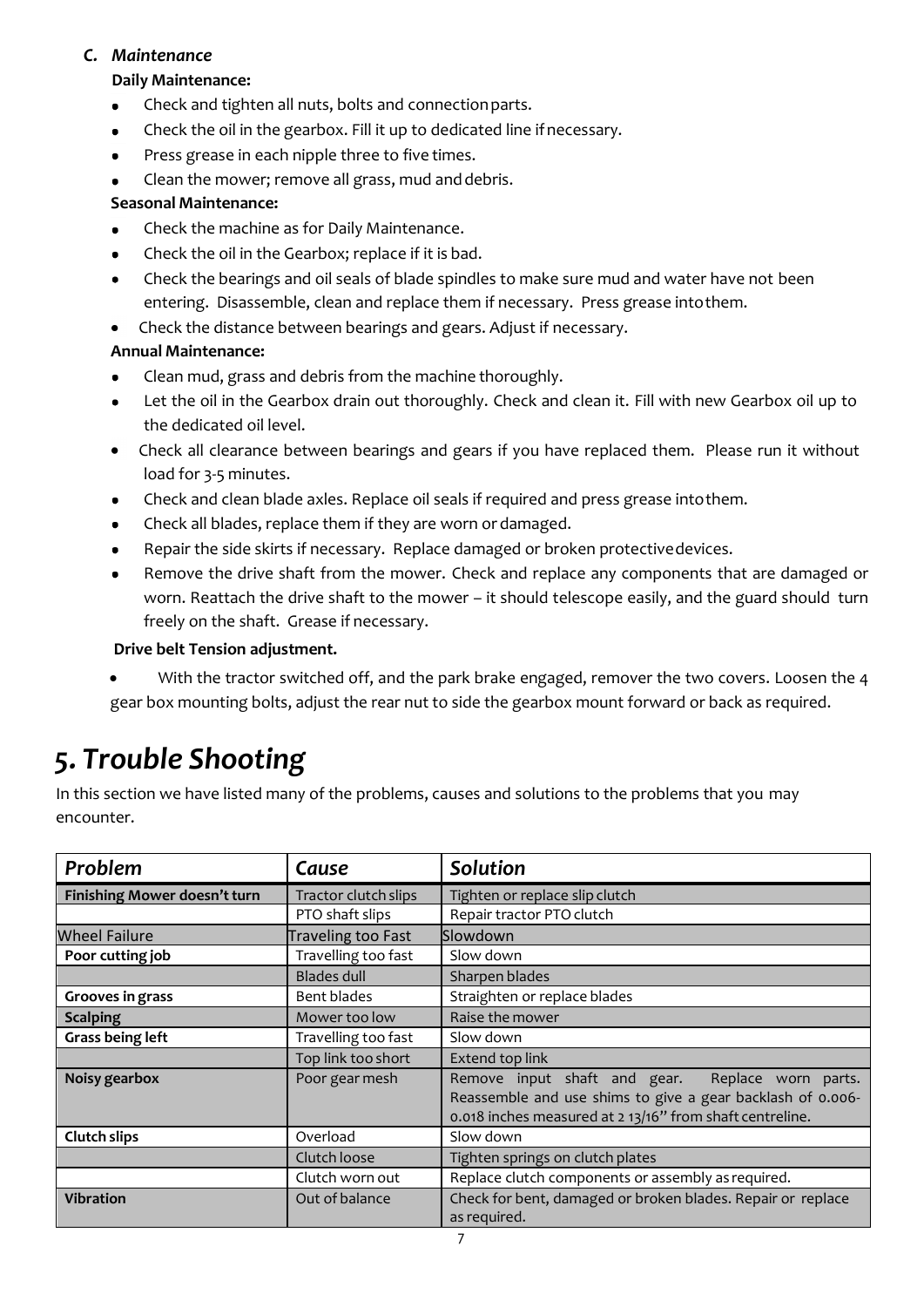# *6.PartsIllustration*

The following section contains a parts list for your machine. When ordering parts for your Finishing Mower, always give your dealer the Model and Serial number of your machine. This will assist him in ordering and obtaining the correct parts. Use the exploded view and parts list of the area of interest to exactly identify the required part.